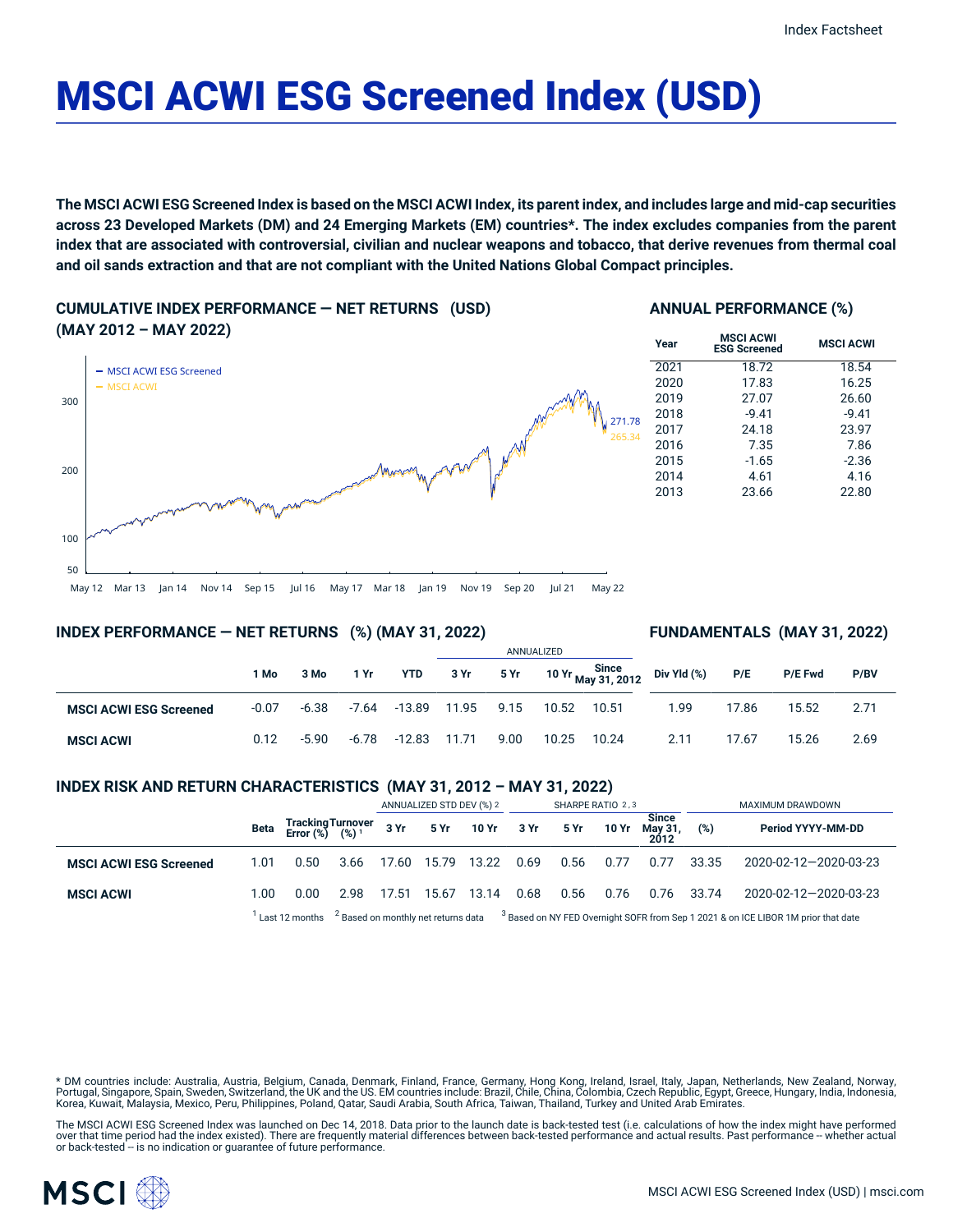#### **INDEX CHARACTERISTICS**

|                     | <b>MSCI ACWI</b><br><b>ESG Screened</b> | <b>MSCI ACWI</b> |  |  |  |  |  |
|---------------------|-----------------------------------------|------------------|--|--|--|--|--|
| Number of           | 2.795                                   | 2,933            |  |  |  |  |  |
| <b>Constituents</b> |                                         |                  |  |  |  |  |  |
|                     | Weight (%)                              |                  |  |  |  |  |  |
| <b>Largest</b>      | 4.25                                    | 4.02             |  |  |  |  |  |
| <b>Smallest</b>     | 0.00                                    | 0.00             |  |  |  |  |  |
| Average             | 0.04                                    | 0.03             |  |  |  |  |  |
| <b>Median</b>       | 0.01                                    | 0.01             |  |  |  |  |  |

#### **TOP 10 CONSTITUENTS**

|                          | Country | Index<br>Wt. (%) | Parent<br>Index<br>$Wt.$ $(\%)$ | <b>Sector</b>      |
|--------------------------|---------|------------------|---------------------------------|--------------------|
| APPLE                    | US      | 4.25             | 4.02                            | Info Tech          |
| MICROSOFT CORP           | US      | 3.38             | 3.19                            | Info Tech          |
| AMAZON.COM               | US      | 1.91             | 1.81                            | <b>Cons Discr</b>  |
| ALPHABET A               | US      | 1.19             | 1.13                            | <b>Comm Srvcs</b>  |
| ALPHABET C               | US      | 1.14             | 1.07                            | <b>Comm Srvcs</b>  |
| TESLA                    | US      | 1.13             | 1.07                            | <b>Cons Discr</b>  |
| TAIWAN SEMICONDUCTOR MFG | TW      | 0.83             | 0.78                            | Info Tech          |
| JOHNSON & JOHNSON        | US      | 0.82             | 0.78                            | <b>Health Care</b> |
| UNITEDHEALTH GROUP       | US      | 0.81             | 0.77                            | <b>Health Care</b> |
| NVIDIA                   | US      | 0.81             | 0.77                            | Info Tech          |
| Total                    |         | 16.28            | 15.38                           |                    |
|                          |         |                  |                                 |                    |

### **FACTORS - KEY EXPOSURES THAT DRIVE RISK AND RETURN MSCI FACTOR BOX**



#### **SECTOR WEIGHTS**



## **MSCI FaCS**



Neutral factor exposure (FaCS = 0) represents MSCI ACWI IMI.

# ● United States 61.27% ● Japan 5.69% ● China 3.59% ● United Kingdom 3.36% Canada 2.96% Other 23.15% 3.36% 3.59% 5.69% 61.27% 2.96%  $-23.15%$

#### **COUNTRY WEIGHTS**